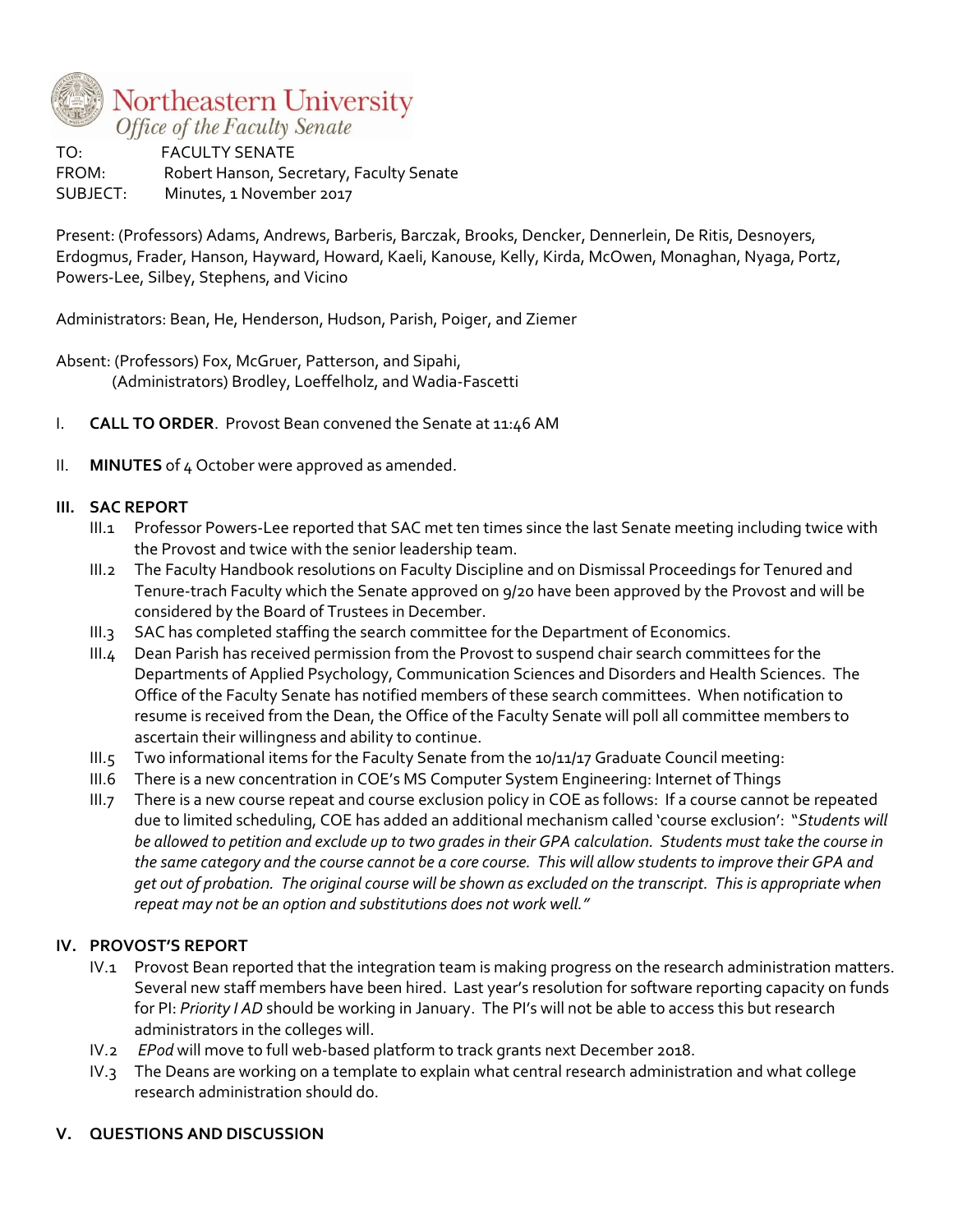Professor Brooks wondered about the level of faculty input in this process suggesting that there should be a broad level of faculty input to be sure these programs work for them. The Provost noted that the priority came from faculty and that Professor Budil has served for a while. Professor Brooks noted that the Senate has several committees whose members would add value to the Integration Team and that one faculty member's input may not be sufficient. Professor Kirda agreed. Provost Bean noted that speed is important but the problems need to be resolved well.

# **VI. REPORT. Jane Moyer, Vice President of Human Resource Management (HRM)**

- VI.1 The Vice President spoke of her background noting that Northeastern wishes to move into the world in a new way.
- VI.2 The 2025 academic plan has different requirements for HRM and in order to bring the University forward, rethinking in order to be agile, effective and consistent is necessary. For instances, there is currently little interaction between employees and HRM but to get to 2025 HRM needs to change in areas such as staffing and recruiting. Key human resources contacts at the colleges will have more interaction and assistance from the HRM IT infrastructure to assist in recruitment and in the enhancement of orientation and development. These are global initiatives as well.
- VI.3 Professor Silbey asked if HRM was looking into parental leave and child care to which the Vice President responded that this is indeed being reviewed. Professor Kanouse asked about cooperation in hiring nontenure-track faculty to which the Vice President said that she was not informed on the subject.
- VI.4 The Vice President continued that a survey was performed to benchmark benefits among NU's cohorts which revealed that NU's medical offerings are equal or better; dental is behind but is being enhanced; life and disability insurance is better; paid time off is more generous. NU contributes less to medical insurance that others. Professor Deniz noted that more life insurance could be provided for the same price and that some institutions offer compensation if an employee opts out of medical coverage. The Vice President noted the other voluntary benefits made available such as Care.com, E4Health, Healthy You Programs, mortgage services, and others.
- VI.5 On open enrollment. Vice President Moyer reported that the University had negotiated a very good increase to medical of 4.7%. She added that ACA requires a 2% surcharge so the overall increase is 6.7%. Dental will be enhanced.

### **VII. NEW BUSINESS**

VII.1 TWO-TERM PILOT ADDITION TO TRACE. Professor Howard read the following; Professor Hanson seconded.

*WHEREAS* **the Student Government Association (SGA) has highlighted the impact of the rapidly evolving area of online learning platforms/homework codes/textbooks and requested Faculty Senate collaboration in capturing data that can inform both future faculty usage and future SGA initiatives,**

*BE IT RESOLVED* **that the "General" section of the current TRACE survey be expanded during the fall 2017 and spring 2018 administrations to include the five additional items occurring as numbers 9-13 in the proposed expanded survey, with the resulting data not to be used in any evaluative way for merit, promotion, or tenure deliberations.**

Student Government Association representative Ben Howell of the academic affairs committee was recognized and affirmed the need to provide empirical evidence in order that the matter of textbooks and packages allow reevaluation by faculty and administration. Question arose as to whether such fees were being fed back to Financial Aid. Professor Hayward questioned what a student might think is an acceptable expense, what are match mate institutions costs, and how much are student spending annually. Professor Kaeli noted that the costs are concentrated in the first two years and that on-line homework material is only good for the semester unlike textbooks which retain some value. Professor